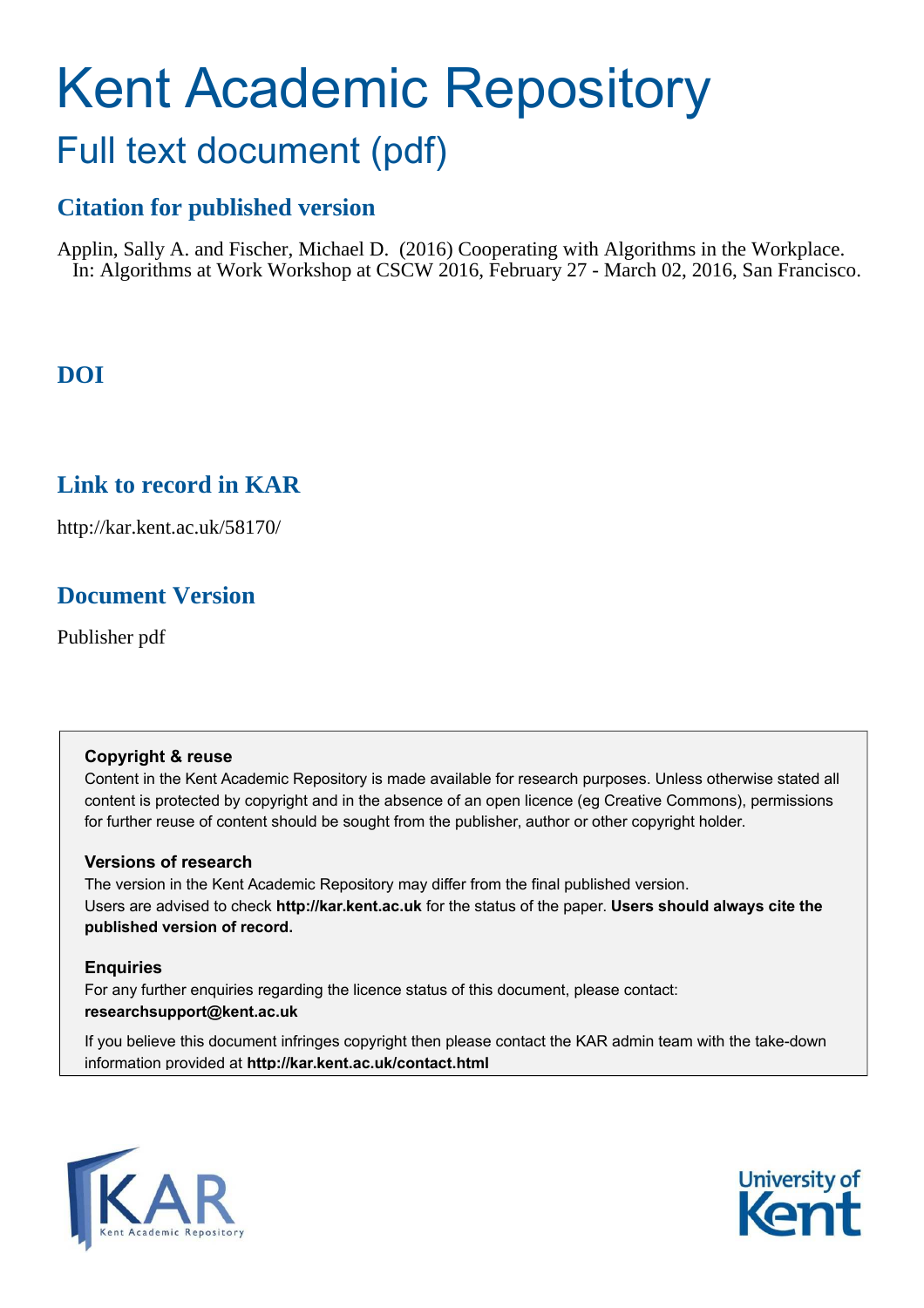# Cooperating with Algorithms in the Workplace

Sally A. Applin and Michael D. Fischer sally@sally.com / m.d.fischer@kent.ac.uk University of Kent, Canterbury, Centre for Social Anthropology and Computing

#### **Abstract**

The algorithmic landscape is highly heterogeneous. Lack of awareness with regard to the construction and deployment of algorithms can lead those unfamiliar with algorithms, to assume that they are homogenous and therefore interchangeable. Current approaches to planning and implementing algorithmic process automation in the workplace are rooted in high computational support, with the resulting process aggregations often well beyond the view and scope of any human within the process, including the planners and implementers. The emergent aggregate layer of this abstraction, distributed across a wide spectrum of individual companies, developers, protocols, machines, ideas, regions, and applications is collated by people through experiences and controls, many of which may live on mobile devices, kiosks, robots, or other interactive platforms in the environment. Cooperation is disrupted when people are bound by scripts, processes and algorithms that are inflexible and restrict their agency to solve problems and complete tasks. We suggest increasing trust in humans as a management strategy to foster cooperation with analog and digital algorithms, and productions in the workplace.

#### **Introduction**

Humans supply the "glue" for enacting and interfacing algorithmic adaptations, filling in the blanks that machines might miss, patiently (or impatiently) following scripts, processes and commands to interact with the things they are required to in the world [1]. For the past few thousand years these interactions and outcomes were achieved by people applying judgement and skill to interrelate objects and processes (and other algorithms) to create new processes and achieve an advancing range of outcomes. The recent trend in corporate and institutional algorithms appear to be aiming to remove deployment of either skill or judgement on the part of people, and instead formally deferring any skill or judgement to either computer software or embedded as checklists and policies to direct human action as if the person acting were embedded within a variant of Searle's 'Chinese Room' [2]. Informally, people still provide the basis for making things work in practice, employing what Applin and Fischer (2013) refer to as 'covert agency' [3][4] to moderate, at least, the worst situational extremes that can emerge from an algorithm.

With humans providing the nexus to assist these algorithms, different types of Social Machines [5] are created for which humans provide services required for automation to work at the end-user level  $-$  or at least work as well as it can if those entities creating and deploying the algorithms in the first place are not considering the interoperability humans are providing. Social Machines give back to users by sharing the aggregate of individual data, processed into meaningful contextually relevant formats, which are then shared back, benefitting both system and individual.

Workplace algorithms enable new ways of calculating results, collating data, and acting on each to provide some (possibly) useful experience or time/cost savings for people, in some cases to the extent that entirely new processes, outcomes and corresponding algorithms become possible. However, these algorithms are not easily implemented in all contexts, and require additional human effort, skill development and expertise to engage. Those deploying workplace algorithms hope to save money in labor by replacing their skilled workforce where possible with machines and algorithms. But some of this labor is shifted to customers and colleagues who also must often absorb some of the need for skills and expertise, and often must learn and do more in order to get a function to work. Automation is great for companies, but can create higher demands of labor and effort on users and customers, who must apply their own intelligence where sufficient intelligence is not built into the algorithmic process.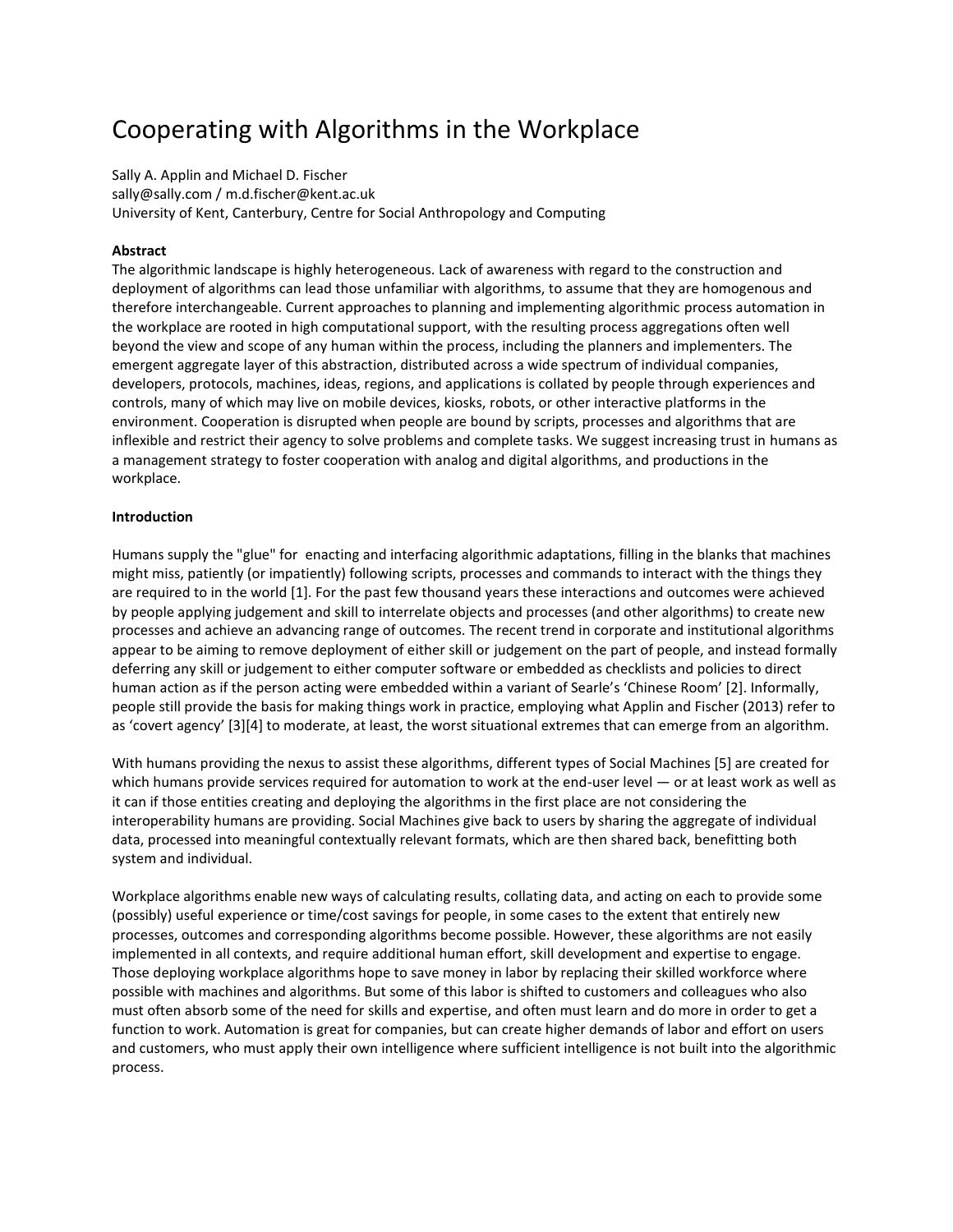Effectively, companies extend algorithms beyond the bounds of their own domain and into civil society more generally. The cumulative demands of algorithmic extension by many companies induces the need for personal adaptation to improve lifestyle efficiency. Performing more tasks in the same time leads to time compression [6], creating pressure for people to do more and more, and inspiring them to support the idea that automation will help them. However, at the moment, this is a dubious idea, as more and more algorithms are created requiring human intervention to be fully operational in practical life [1]. As companies developing automation not only replace labor, but cut costs on user experience research, testing, and understanding the outcome of their devices, much of what makes it out in the world is in a Beta state-or worse-and people must work even harder to help these algorithms to function.

Thus, concerning algorithms at work, people are either replaced by them, required to help them, or have become them. Workplace algorithms have been evolving for some time in the form of scripts and processes that employers have put in place for efficiency, "quality control," brand consistency, product consistency, experience consistency and most particularly, cost savings. As a result phone calls to services such as hotels, shops and restaurants, may now have a script read out loud or memorized by the employee to the customer to ensure consistent experiences and task compliance. Consistency of experience is increasingly a goal within organizations, and implementing algorithms in the form of scripts and processes has been an early step in training humans to be more like machines [3]. Unfortunately, these algorithms can result in an inability to cooperate in contexts not addressed by the algorithm. These scripts and corresponding processes purposely greatly restrict human agency by failing to define clear boundaries for the domain of the algorithm and recognizing the need for adaptation outside these boundaries. Thus, often if a worker is asked a specialized or specific query, they lack the ability to respond to it and will either turn away the customer, or accelerate the query up (and down) a supervisory management chain, with each link bound by its own scripts, processes and rules, which may result in a non-answer or non-resolution for the customer.

These algorithmic forms can become dysfunctional when the rating of human worker performance is connected to their algorithmic compliance. This creates a system in which the human customer is no longer prioritized in the system and instead becomes a part of the system as they field regular requests to give feedback and ratings of both the algorithms and the human performing the script or processes' performance. In workplaces where worker adherence is tracked, timed and measured, a question from a customer requiring thought outside the bounds of algorithmic consideration becomes a bottleneck in the process rather than a way to satisfy a customer or collaborate with a colleague. Thus, people's needs are only considered within the context of the algorithmic performance and the customer or colleague only becomes considered and valued in their role in rating that adherence or performance. The following case illustrates this phenomena.

#### **The Starwood Hotels and Resorts Worldwide Aloft San Francisco Airport Hotel Case Study: Volume Levels and Brand Standards**

The Starwood Hotels and Resorts Worldwide chain of properties takes great care in designing "brand standards" for each of their hotel brands to ensure that guest experiences are similar between different hotels. Each property within the Starwood chain must adhere to the "brand standards" designed by its parent brand. Furthermore, these "brand standards" are developed as rules rather than guidelines, and hotel employees are monitored for their adherence to these brand standards by their managers. The Aloft San Francisco Airport hotel is a Starwood Hotel, and thus, is governed by the specific "brand standards" guidelines for all aspects of its Aloft brand (even the gas fireplace must be lit and engaged during certain times of day—including during the hottest days of the year).

The SFO Aloft San Francisco Airport hotel has a large open-plan lobby. In 2013-2014, a few times a week, the hotel featured live music performances in the lobby. One night a week, a DJ played records and one night a week, a band played. Guests to the SFO Aloft San Francisco Airport hotel, were able to hear both live music and the DJ in the lobby, from many of the rooms, and while using the elevator during the time that the performers were engaged. All of these performances were louder than the "brand standards" volume prescribed for the SFO Aloft San Francisco Airport hotel lobby music.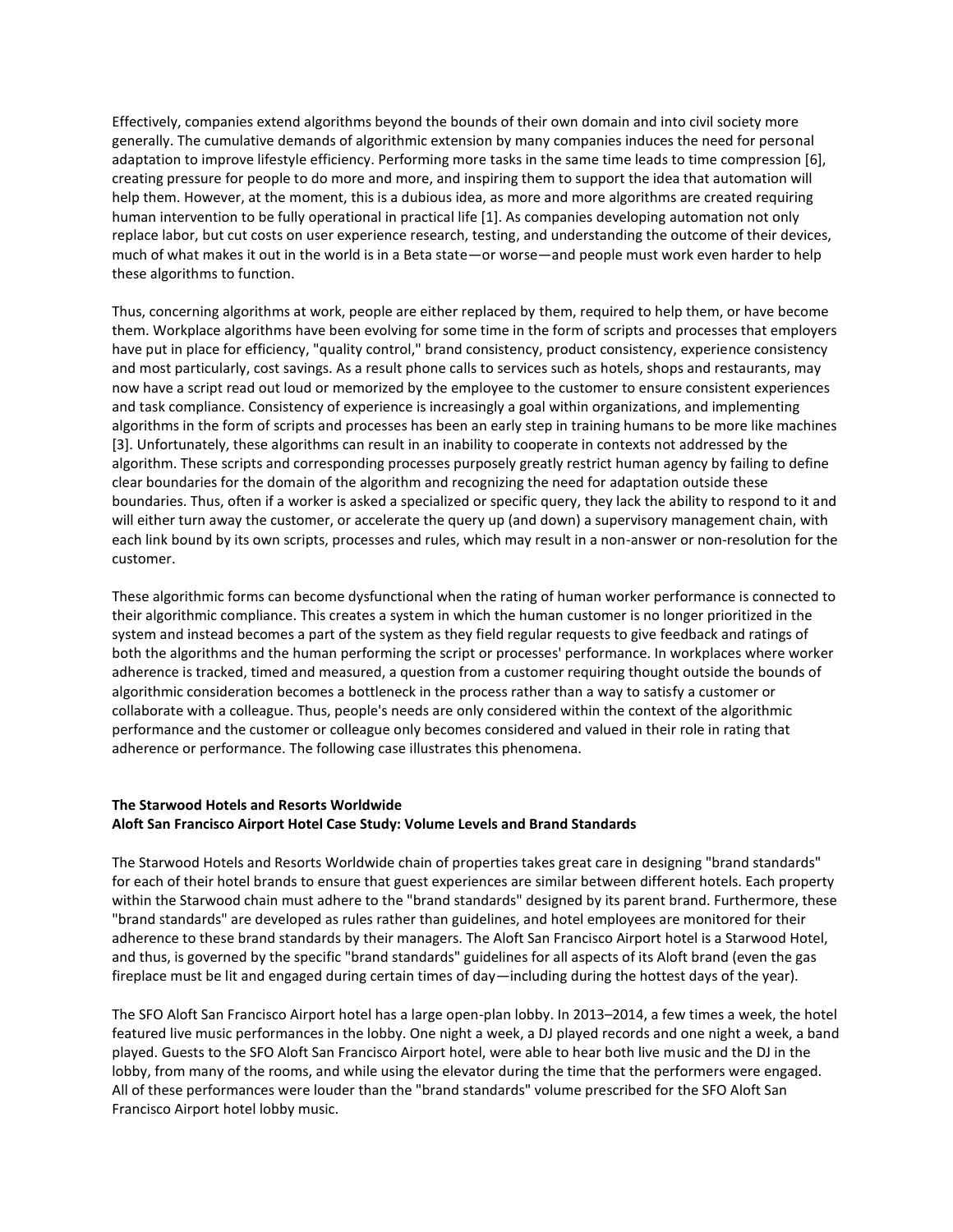The loudness during performances was a violation of the "brand standards." The volume levels in the lobby, as well as the elevators, outside grounds, and pool area speakers were set to "brand standards" levels and, at the time, could not be changed by those working at the front desk. Only a manager was allowed to touch the volume dial and even they were held accountable for this adjustment to "brand standards." Thus, it was highly unusual that a property so strictly guided by its brand would be willing to violate its "brand standards" at least twice a week, if not more, in so many areas of the property governed by "brand standards" volume levels.

The volume change when live music was performed, was a result of the disruption of an assumed automated process by invited participants to the process. Each week, the DJ who played live, was also the Manager of the hotel—yet the "brand standards" infraction persisted. While the dial set of the "brand standards" remained fixed, set at a certain level as designed, the sound volume was actually much louder because of the way that outside audio equipment was connected to the system. Even if the live music was sanctioned to be louder than the "brand standards" permitted, for a company that usually has strict control over their sound, to allow any musician plugging into their audio system to dictate the audio level within such a controlled brand environment was surprising.

The staff of the Aloft San Francisco Airport hotel, used the "brand standards" as an additional form of surveillance management, and were unable to complete certain tasks or requests if the "brand standards" did not accommodate guest requests due to their need to adhere to pre-designed hotel processes, e.g. "brand standards."

Currently, the volume levels during live music nights may continue to be too loud for the property, particularly the elevators, or it may not, depending upon who is playing and the levels pre-set on the audio equipment they bring into the property.

#### **Discussion**

The issue with the volume levels dramatically changing two nights a week was a convergence of automation in the form of scripts and processes, e.g. Starwood's "brand standards," with adding variables to the automation, which are not bound by the same standards. The result in this case was a scenario whereby "brand standards," carefully guarded and faithfully maintained, were easily circumvented by outsiders connecting their audio equipment in a way that bypassed the volume dial at the front desk. Thus, the volume dial at the front desk showed adherence to "brand standards" while the actual noise level was much louder.

The problem was in the way that the hotel scripts and processes converged with the scripts and processes of the musicians and the DJ playing in the venue, as well as the limits of the system and where it played (such as the elevator). When the musicians and the DJ played, they had their own amplifiers, which had a volume that was set to play louder than the "brand standards" specified for the hotel lobby.

This "brand standards" algorithm was a problem for guests as well as the front desk staff, who were not permitted to change the volume level, even though the noise was so loud that both the guests and guests had to shout to hear each other. The staff's "brand standards" script adherence forbade any level change. Because the elevator speakers, outside grounds, and pool area were also connected to the lobby audio system, it created an additional unforeseen volume problem that the staff were not 'authorized' to resolve.

The lobby was a vast expansive space, yet, the elevators were an enclosed metal box where sound resonated and bounced within the elevator walls. The "brand standards" level was way too loud for the tiny elevator, yet the "brand standards" specified strict adherence. No non-management employee would change it, even though it was potentially dangerous to hotel guest and staff hearing. In this instance, the front desk staff were adamant that the audio levels were correct because the knob at their station was set to "brand" standard, even though the live music was demonstrably louder than when the recorded lobby music played on non-live-performance days. The hotel staff believed the volume dial setting of their "brand standards," device over their own hearing, and would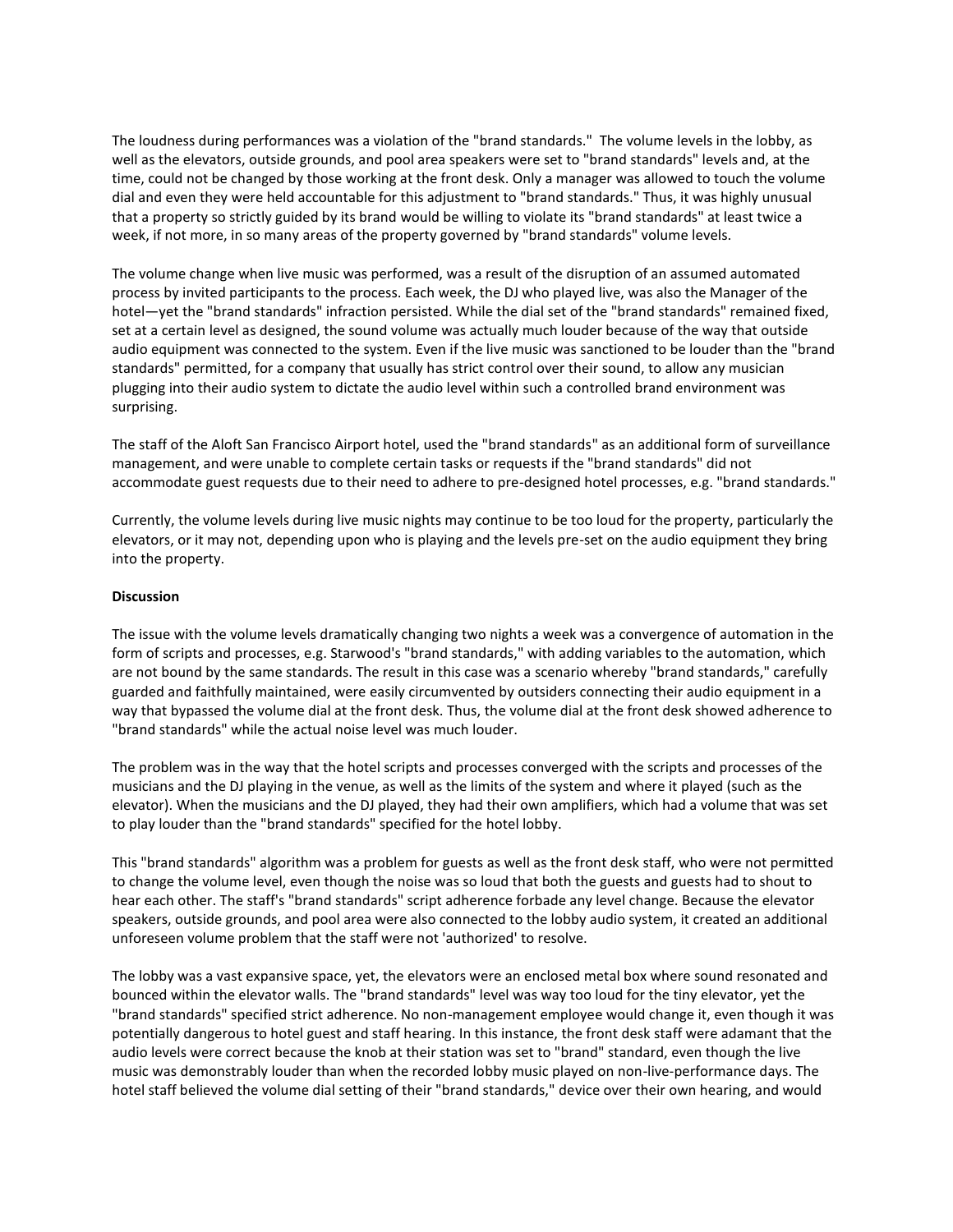not reduce the volume level because they believed that the level that the knob indicated on their control device was the correct "brand standards" level.

In this instance, the process and script (algorithm) for the hotel staff was set to a fixed number which could not be varied, yet was easily bypassed. Because of the rigid rules in place, the staff were restricted from varying the volume knob, yet the sound went well beyond the levels during live performances, violating the "brand standards." When the hotel front desk staff escalated the issue to their management, the manager, who was the only one with authority to lower the volume, did so, only slightly, and extremely reluctantly, while insisting that guests were violating the Aloft "brand standards" with their requests.

#### **Algorithm Contexts**

The former case is an example of how organizations are embedding algorithms into the practice of delivering goods and services. Although organizations have always had policies and practices and some sense of brand, the nature of these policies has shifted largely from a focus on outcomes relying on the set of skills and knowledge available, to a focus on processes that embed skills and knowledge within those processes.

In programming terms, this would be akin from a shift from a functional, declarative or object based design to pure procedural design, a move most programmers would classify as a step (or three) backwards.

The problem of the audio level being too loud was never solved at the Aloft hotel., The skill and knowledge of staff were not useful in the scenario, because they lacked the agency (power of choice) to adjust to circumstances. Their only recourse was to simply withdraw, making the problem an external one to the running of the hotel. Thus, the knob continued to conform to the "brand standards," while the audio level on live music nights continued not to. Algorithmic procedural conformance is not new. On a mass level this was first seen at the dawn of the Industrial Revolution in the late 1700s, when work shifted largely from small workshops and homes to factories with large powered machinery. People had to adapt to the machines, which themselves followed a kind of algorithm, but performance was mostly measured and evaluated with respect to outcomes, and the algorithm of the machines was rapidly adapted to improve outcomes.

The shift to optimizing processes over outcomes is relatively new, at least when this optimization bypasses consideration of outcomes. As robotics and the Internet of Things (IoT) become more common in the workplace, we can expect either a return to a focus on outcomes where processes, now embedded back in machines, will be optimized for outcomes, or continue to embed the workforce within processes that now include robots. We think that initially, we will find the latter, but it is likely that as robotics develop and become more social and cooperative, that the conception of algorithms will once again shift towards encapsulation and emphasis on outcomes—otherwise the working environment will be too brittle for robots to function. People may be able to adapt to becoming the homunculus in the machine, by constraining their agency to adapt to appearing to follow a rigid algorithm deployed within a heterogenous context, but robotics within the horizon of current development cannot-robots require more scope for adaptation to external conditions.

#### **The Starwood Hotels and Resorts Worldwide Aloft Hotels Case Study: Robot Replacements for Hotel Intralogicstics**

While "brand standards" are the scripts and processes that run the Aloft hotels as an algorithm, with people providing the "glue," the Starwood Aloft Hotel brand is taking this a step further at some of their properties by deploying the Savioke Relay, a "service robot designed for the hospitality industry" that enables guests to "request items from the front desk" and have them "delivered by a robot" [7]. The Relay has been rebranded for Aloft hotels as "Botlr." Aloft has deployed three Botlrs, one in their Cupertino, CA, location and one in their Silicon Valley location. A third Botlr, travels the world, attending hotel openings as a PR mascot.

The Botlr robot is "approximately 3 feet tall, weighs less than 100 lbs., has a carrying capacity of 2 cubic feet, and is designed to travel at a human walking pace. It can even travel independently between floors via the hotel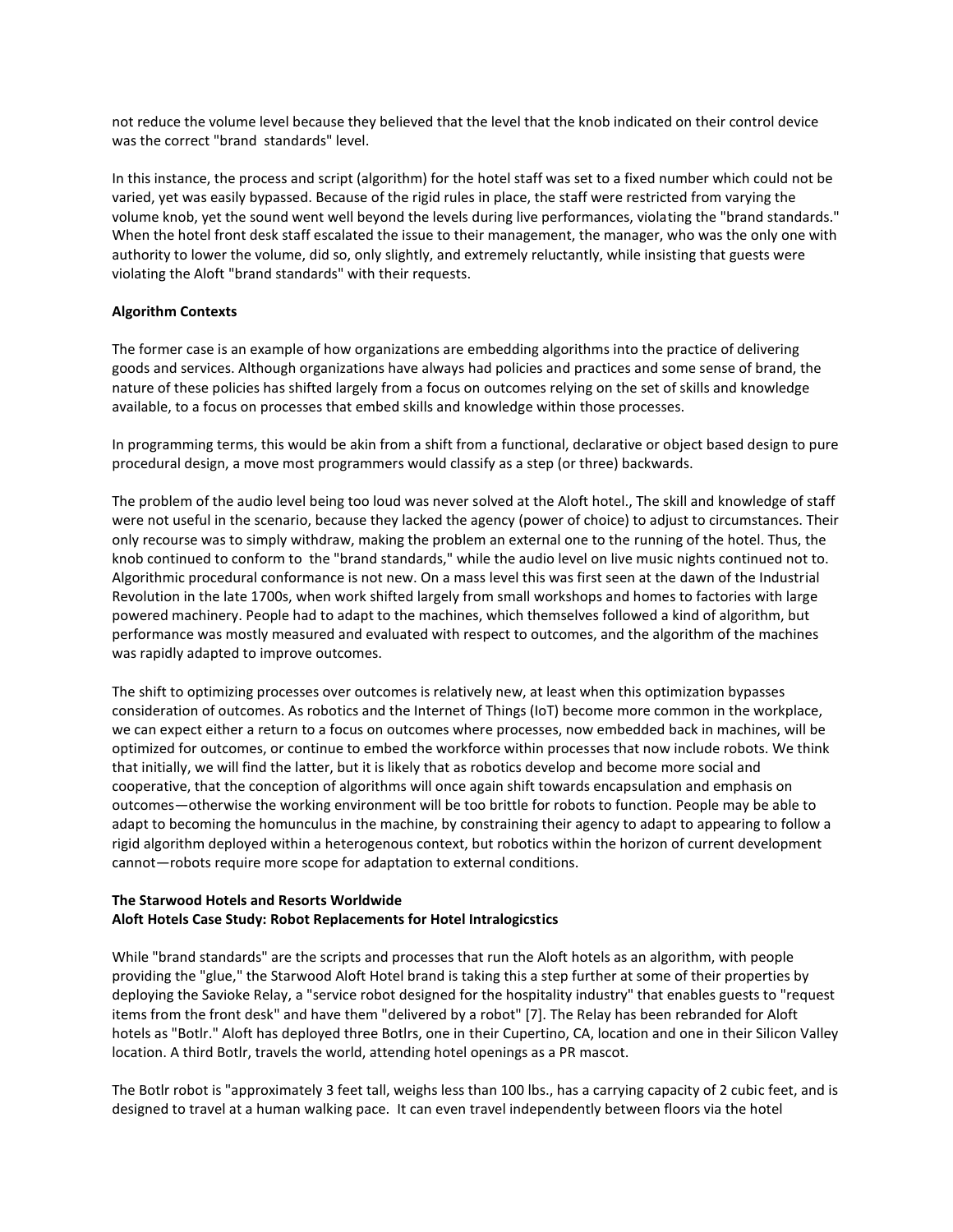elevator" [7]. The Botlr uses the phone to call the guest room when it is outside the door, so guests can open the door and receive their deliveries.

Botlr solves the "intralogistics" problem within hotels [8]. This is the labor of delivering small items to guest rooms at any hour. This need is hard to project and forecast for staffing humans, because guest needs are random and unpredictable. What is predictable is that there will be someone on the front desk and bell desk (for now), and that people will need things at random times delivered to their room.

#### **Discussion**

Botlr does replace people from doing a job in one sense, but removes them from a task that overloads their "lean" schedule in another. A human still must assist the process by loading requested items into Botlr, but is spared from leaving their post to go further into the hotel to attend to guest requests.

In some ways, Botlr could be considered an assistive tool (in the form of a service robot) for workers in the Aloft hotels that deploy them. The work of front desk and bell desk staff tasks are reduced, as they are no longer called off the floor for many errands to individual rooms, and they are able to concentrate on other tasks that only they as humans can do (for now). Some people who have received items from Botlr, have been relieved at not having to interact with a person after a day of travel, and are spared having to tip a person for each delivery [8]. However, when the interaction of guests to hotel staff (and vice versa) is reduced, as with Aloft's Botlr and "brand standards," the opportunity to add a "human touch" to the relationship between the guest and the Aloft hotel brand, changes. The substitution for this "human touch" becomes what Botlr is able to convey in combination with the standardization that the Aloft "brand standards" provide. Thus, the Aloft hotel can carefully control guest perception of its brand though the automation of tasks that formerly required human agency to complete. On a broader scale, this strategy reduces workers' roles to supporting the algorithms (in the form of processes, scripts and robots) rather than infusing the "brand relationship" with their own personalities or character, and further, limits their ability to help guests with requests outside those that are pre-scripted [1][3][4].

#### **Conclusion**

While the Aloft San Francisco Airport Hotel scenario is an example of a workplace algorithm, it is easy to extrapolate it to a context where any sort of override would be impossible. This scenario is not unique. In many workplaces, scripted requirements are incompatible with real world situations and workers are often unable, due to strict requirements of their workplaces or jobs, to do much about it other than escalate issues further up the chain. Furthermore, when a robot is introduced into the workflow alongside humans, the adaptation changes the way that the workplace's products and/or brands are perceived by customers.

In order to have successful cooperation with algorithms in the workplace, those in charge of creating the workplace rules, scripts and processes must be willing to allow for those rules to be adapted and changed. In short, workers must be trusted to act autonomously, or at least semi-autonomously on behalf of their organizations, to enable successful completion of tasks, customer service engagement or workflows. At the moment, trust is misplaced, directed towards those scripts, processes and algorithms, with management and those in-charge, assuming the automation is trustworthy and secure [3]. In this scenario, customers and colleagues suffer as process, scripts, and algorithms are given absolute authority in all situations.

Shifting trust back to humans (at least for the time being), as part of a management strategy, will enable people to made decisions in real time from more options than machines or pre-scripted processes are capable of. While it seems that automation is cost efficient, the aggregate time and labor it takes to escalate minor requests (such as the example of the hotel lobby volume) could be a source of inefficiency, waste and lack of cooperation in organizations. Trust gives people the agency to create a sensible environment in their workplace with real-time solutions that may not have been able to be scripted in each instance of work. At the moment, it seems that the balance has defaulted to trust in the machines and processes (likely a result of the quantification trend) with little remaining faith in those actually making the processes work at all. Because processes, scripts, and algorithms are